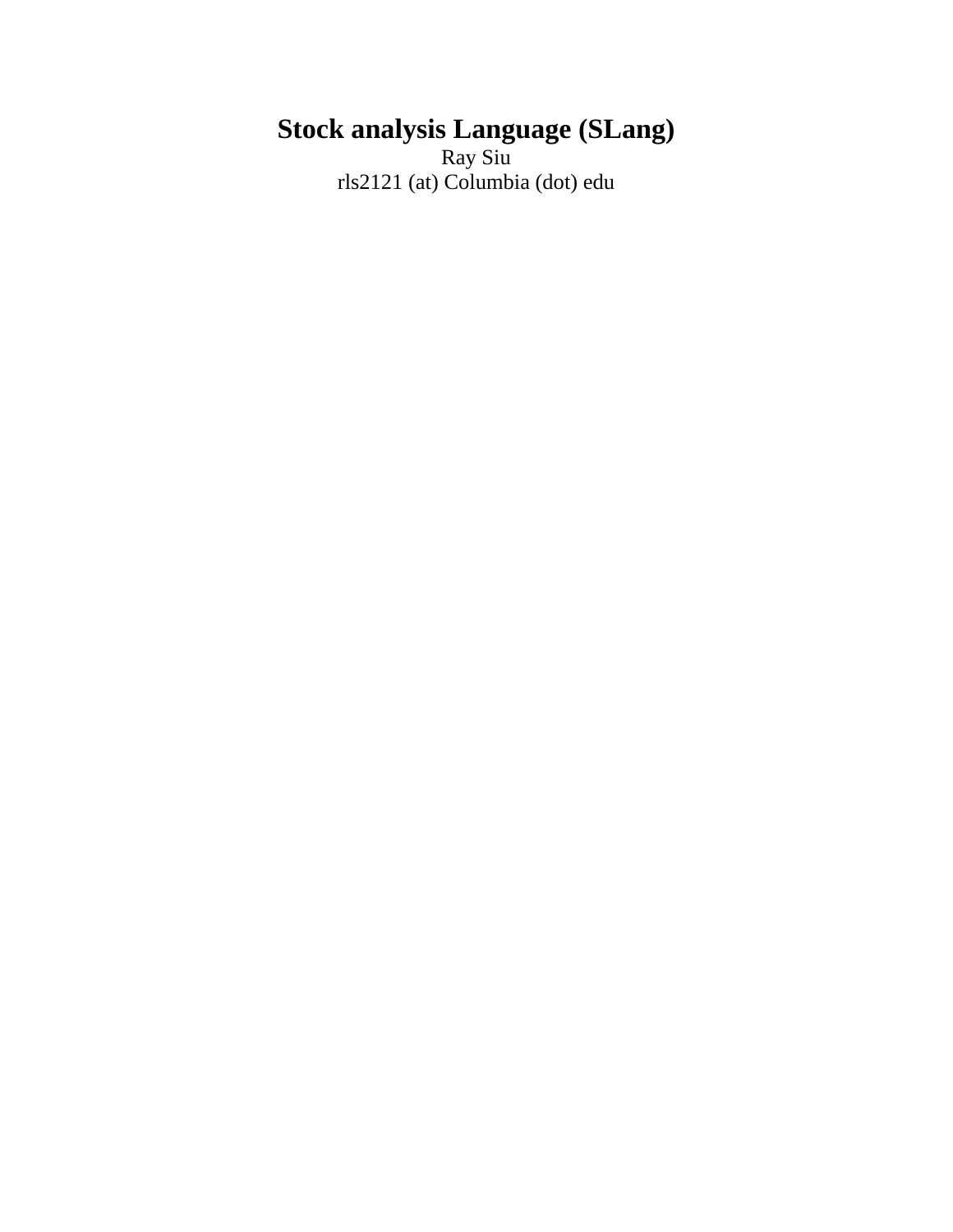### **Table of Contents**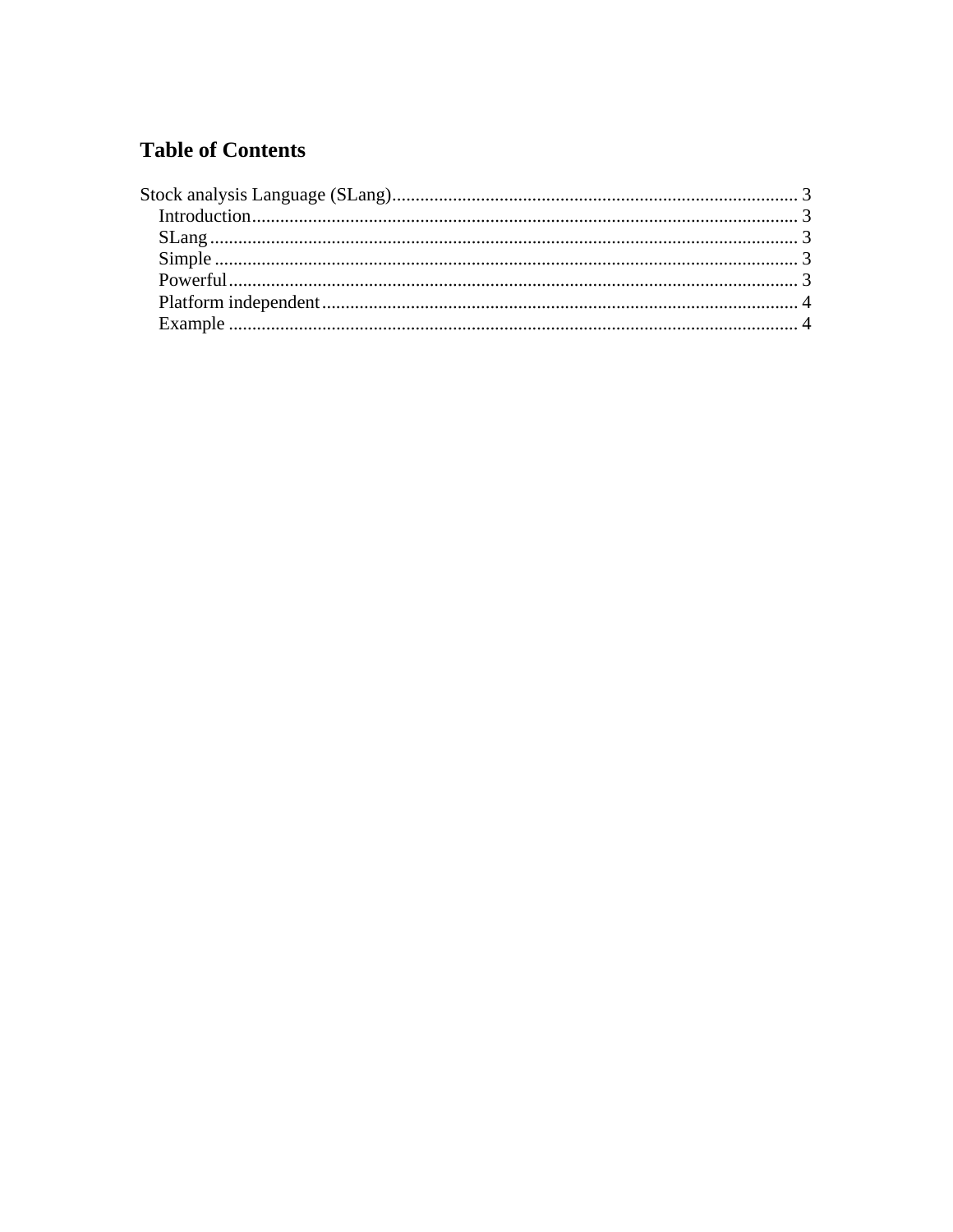## **Stock analysis Language (SLang)**

*Overview* 

#### *Introduction*

There are many languages that allow developers to make and test custom formulas for stock analysis; however these languages are either too broad or hyper proprietary. Languages like MatLab and Java can be used for stock analysis purposes however they were not designed specifically to do so and as such go overboard with many unused and unnecessary features. Other languages like AFL are very good but are tied in with specific services like AmiBroker which can get quite expensive. SLang is a simple alternative to currently available tools by providing only a bare bone and necessary functionality.

## *SLang*

SLang is a language with a simple set of math related functions and a data structure set designed specifically for stock analysis. It allows the developer to use the simple default functions of SLang to build more complex custom functions.

### *Simple*

SLang offers simplicity in two ways: simplicity of architecture and ease of use. Languages like AFL use an expensive service to pull data into the code. SLang is free of such dependencies by allowing the user to read in any text file with stock data in a specific format. This allows the user to obtain stock data from any source they want or even create their own hypothetical price histories. SLang also offers a streamlined syntax that is easy to understand with a set of functionalities that is simple but powerful.

## *Powerful*

SLang has a custom data structure designed specifically to hold stock information as well as an easy interface whereby data from a file can be populated. Additionally SLang defines a set of commonly used functionalities and simple data types that will allow the user to compose new functionality. SLang will also allow the user to print results to STDOUT where it can be manipulated by other programs or visualized by other graphing applications like GNU plot.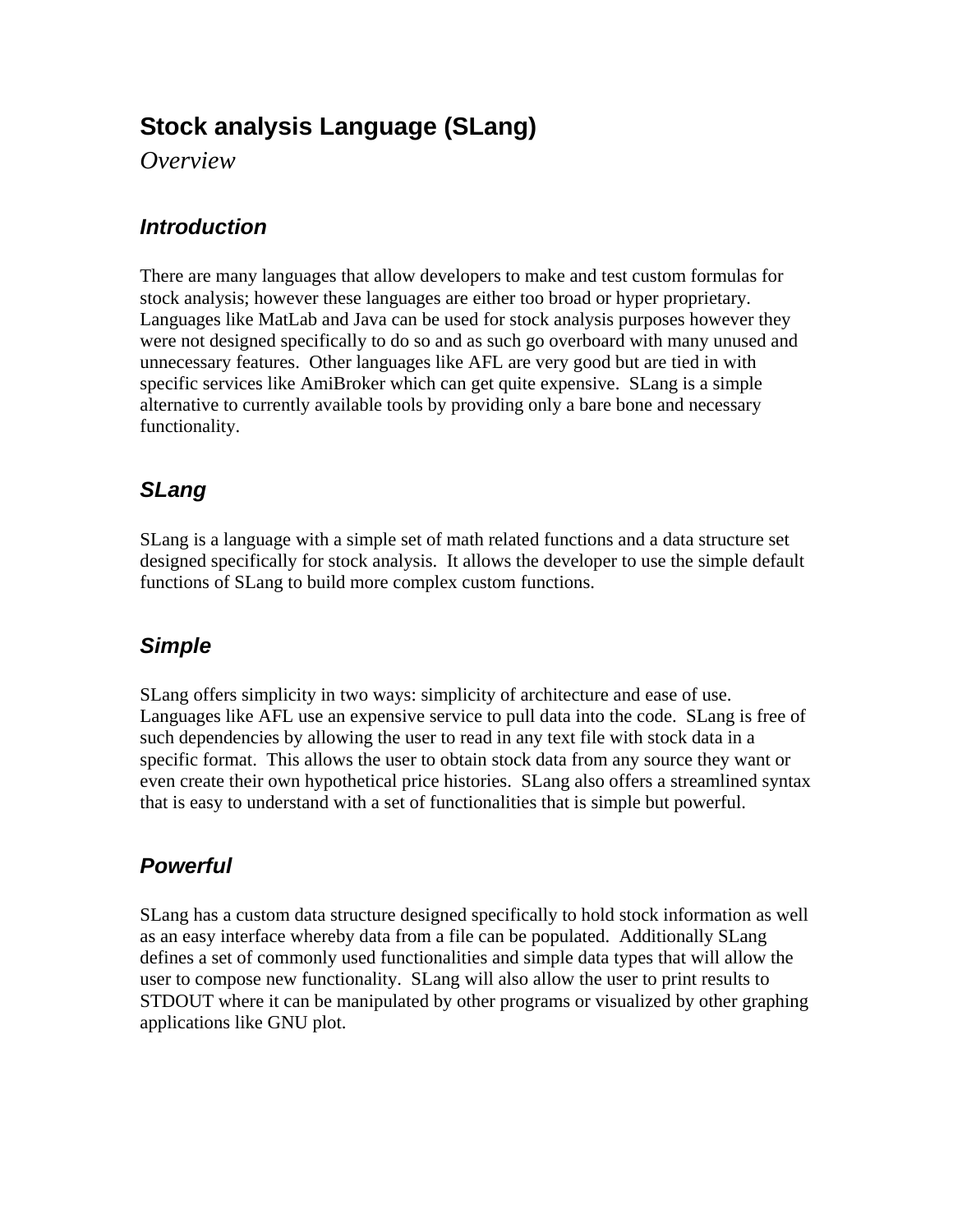#### *Platform independent*

The SLang compiler will be JAVA based and so will be highly portable between systems. Also, all file I/O will be distinguished via URIs which will free the language from being tied down to any particular OS or file system implementation.

#### *Example*

Before we get into the specifics of SLang we must first specify the data format that the language expects. Since Yahoo's Y! Finance service seems to be the more popular source for free stock price back data, we choose to use a simple CSV format based on Yahoo's format.



Each new line is a day and each day has the following values separated by commas: date, opening stock price, day's high, day's low, closing price, volume, and adjusted closing price.

We would provide some simple interface to grab the file by specifying a URI for a local or network resource with this CSV:

SDATA intel = OPEN(file:///c:/local/data/intc.csv);